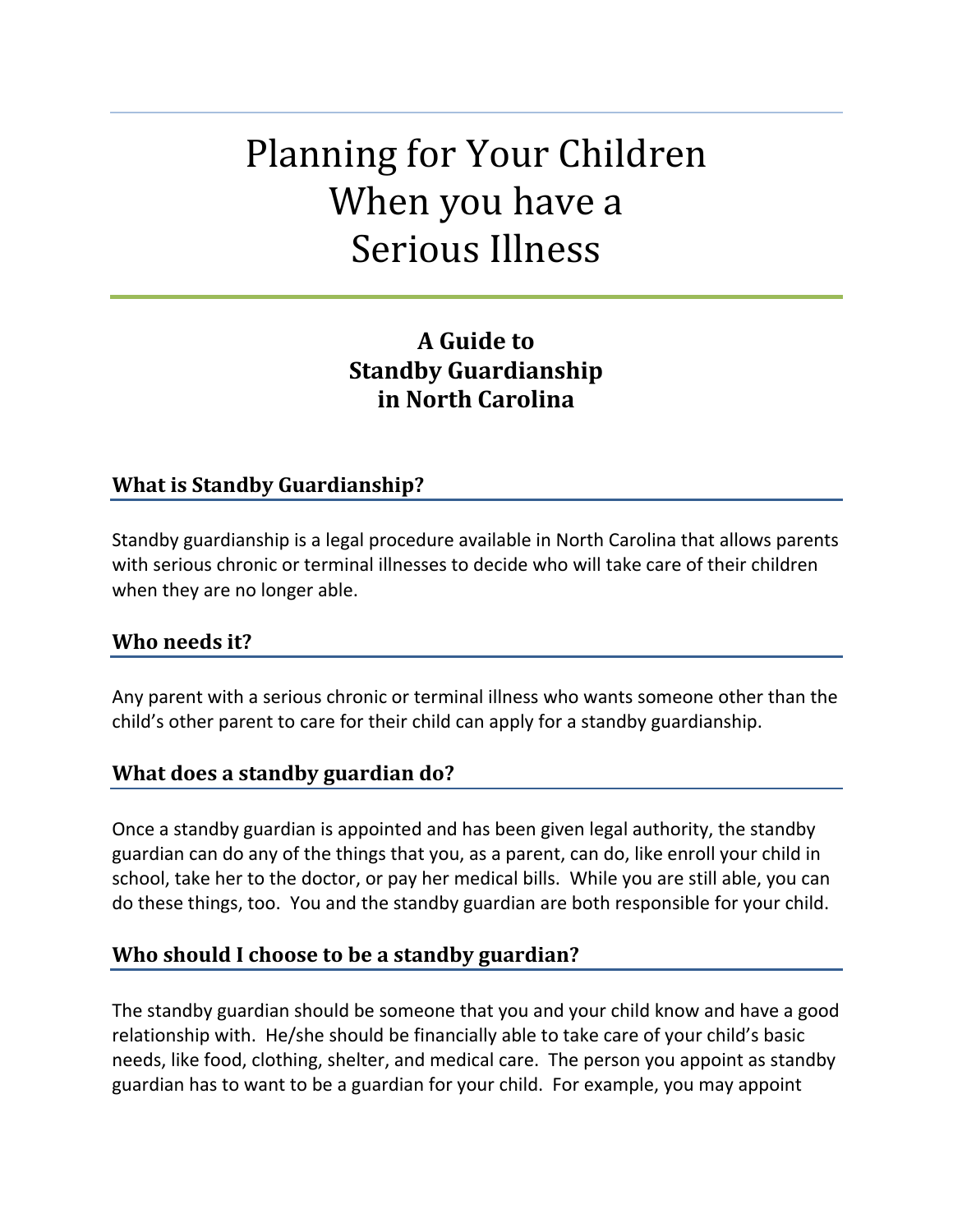your mother, cousin, or other close relative or friend as a standby guardian for your child.

# **When does the guardian start to care for my child?**

The law allows you to decide when the standby guardian will begin to care for your child. The guardianship can begin when you are no longer able to care for your child because of illness or death. Or, it can begin when you state in writing that you want it to begin.

# **Do I lose my rights to my child?**

NO! When you appoint a standby guardian, you keep all the legal parental rights and responsibilities that you had before. The only difference is the standby guardian has the same rights and responsibilities, just like a two-parent family.

# **How do I get a standby guardian appointed?**

You begin the process by filing a paper at the county courthouse that asks for the appointment. It is best to have a lawyer help with the process. The Duke Legal Project provides free legal services to some parents. If you don't want to go through the court process, you can sign a form that states who you would want as the guardian. Then the guardian can apply later to be appointed.

# **When does the standby guardianship end?**

The standby guardian is no longer responsible for your child when your child turns 18, or when you state in writing that you want it to end; or, the court can decide to end the guardianship.

# **What if the standby guardian cannot or does not want to take care of my child?**

If the person you appoint as standby guardian is unable or unwilling to serve, he/she will not have to serve. That's why it's important to have an alternate (back‐up) standby guardian if possible. If you know someone else who is fit to care for your child and who wants to care for your child, you should appoint an alternate standby guardian. The alternate will automatically replace the first standby guardian if he/she is unable to serve.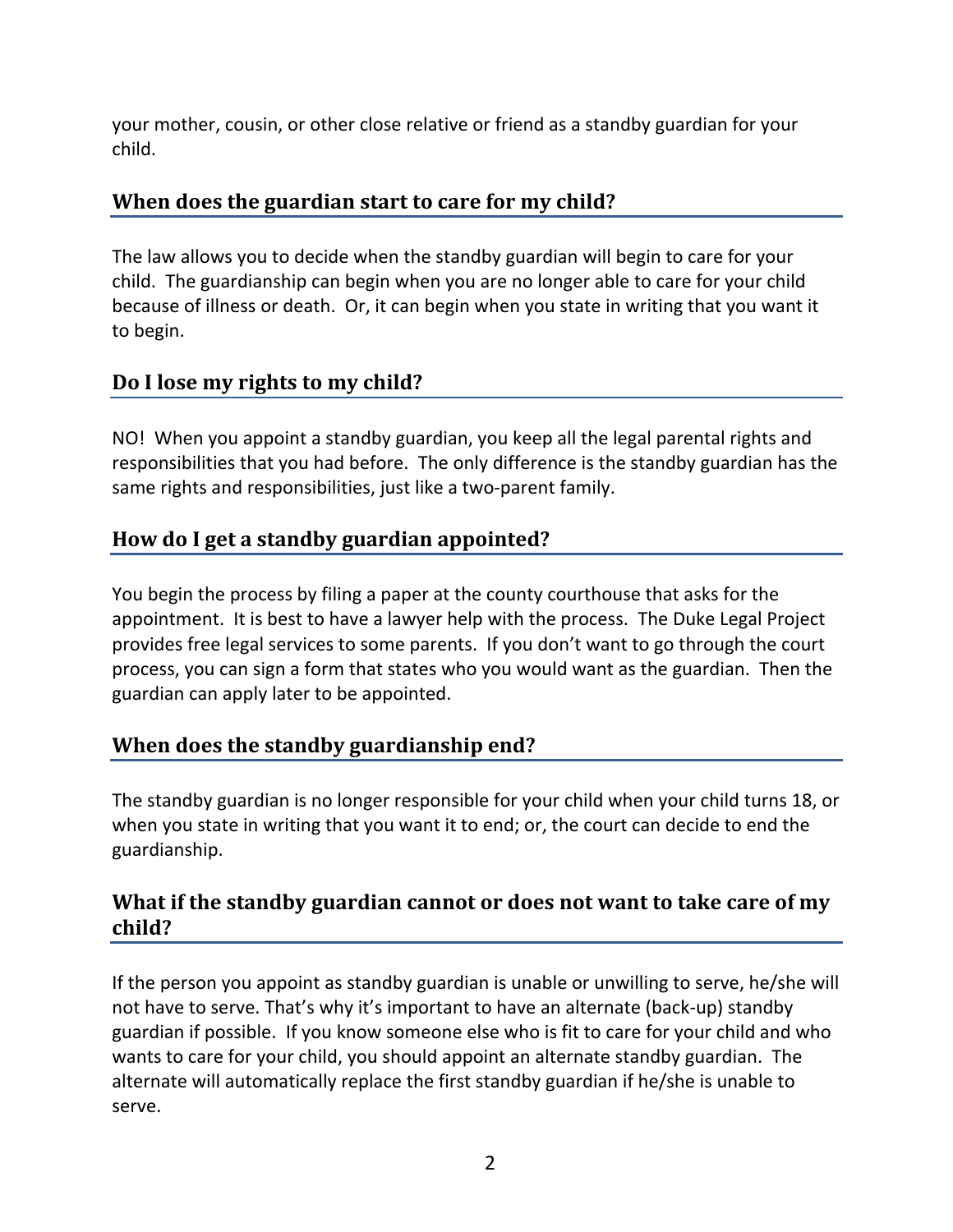# **What happens after I file for a standby guardianship?**

First, the other parent of the child must be notified. A hearing with the Clerk of Court is scheduled. At that hearing, the Clerk of Court can appoint the standby guardian and an alternate.

# **Can my child's other parent stop the standby guardianship?**

The other parent has several options. He or she can: (a) agree to let you appoint a standby guardian, (b) show up at the hearing and state reasons why the guardian should not be appointed, (c) file for custody, or (d) do nothing.

# **What if I don't want to notify the other parent?**

You are required to notify the other parent if you know how to get in touch with him/her. This is true even if the other parent is not involved in your child's life. The court can decide to dismiss your case if it finds that you had a way of getting in contact with the other parent and did not. Even if you only know an old work number or perhaps a relative's address, you must tell us if you have a way of getting in contact with the other parent or your case could be dismissed.

# **What happens if the other parent files for custody?**

The other parent must claim custody at or before the standby guardianship hearing takes place. If the other parent does claim a right to custody, the court will put your case on hold and give the other parent 30 days to file for custody of your child. If a claim of custody is filed, the court will set a date for a custody hearing to decide which parent should have legal custody.

# **Is the other parent likely to get custody?**

First of all, the other parent must want custody. If he/she really does not want to have custody of your child, he/she probably will not file for custody of your child. Second, the other parent must be fit to take care of your child. If you know the other parent has not been a good parent, has not paid child support and has not kept in contact with the child, the court may not award custody to him/her. If there is proof that the other parent has abused or neglected the child, it may be very difficult for that parent to get custody.